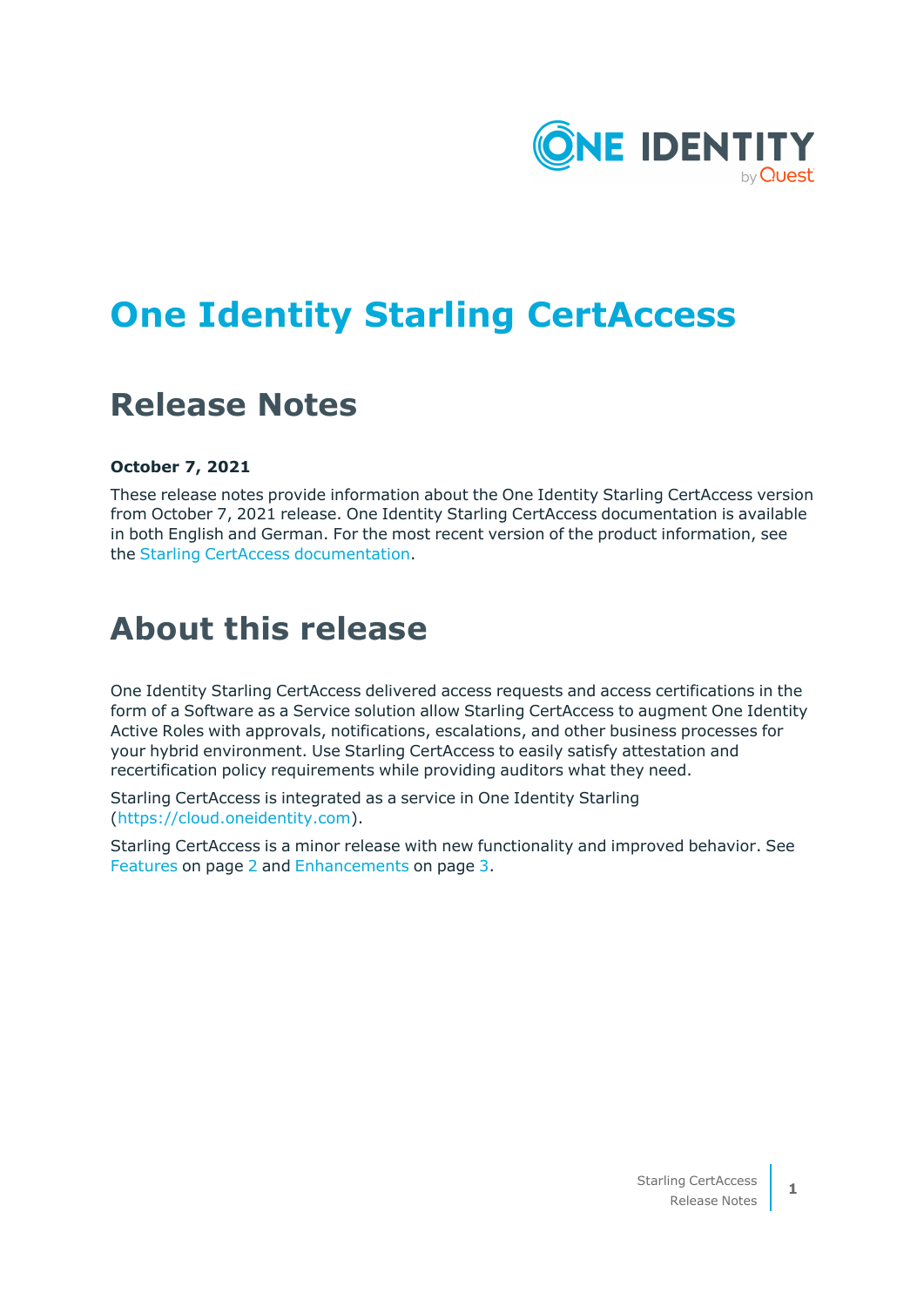# <span id="page-1-0"></span>**Features**

New features in the Starling CertAccess version from October 7, 2021:

### **Starling CertAccess Web Portal**

- Starling CertAccess provides an Operations Support Web Portal to help you run your Starling CertAccess instance. Here you can, among other things:
	- Monitor process handling
	- Identify failed processes, deduce measures to take, rerun the processes
	- Display synchronization status and synchronization logs

The way this works is described in the *One Identity Starling CertAccess Operations Support Web Portal User Guide*.

• Starling CertAccess administrators are notified daily about failed processes. You can disable email notifications in the Web Portal.

See also:

- [Enhancements](#page-2-0) on page 3
- $\cdot$  [Resolved](#page-5-0) issues on page 6

#### **List of new features in previous versions of Starling CertAccess**

#### New features in the version from June 17, 2021

- Starling Governance has been renamed to Starling CertAccess.
- In Starling CertAccess Agent, you can now edit the list of system entitlements that are not automatically assigned to the IT Shop after synchronizing. Therefore, the Active Directory groups listed here cannot be requested in the Starling CertAccess Web Portal.
- The Starling CertAccess IT Shop and attestation features can now be individually deactivated in the Web Portal if they are not going to be used.
- It is now possible to display attestation runs in the Web Portal. You can also display the attestation cases that belong to an attestation run and download a report that provides an overview of the state of attestation cases.

#### New features in the version from May 5, 2021

• Integration of business processes for handling access requests and access certifications for One Identity Active Roles as a service in One Identity Starling. These include:

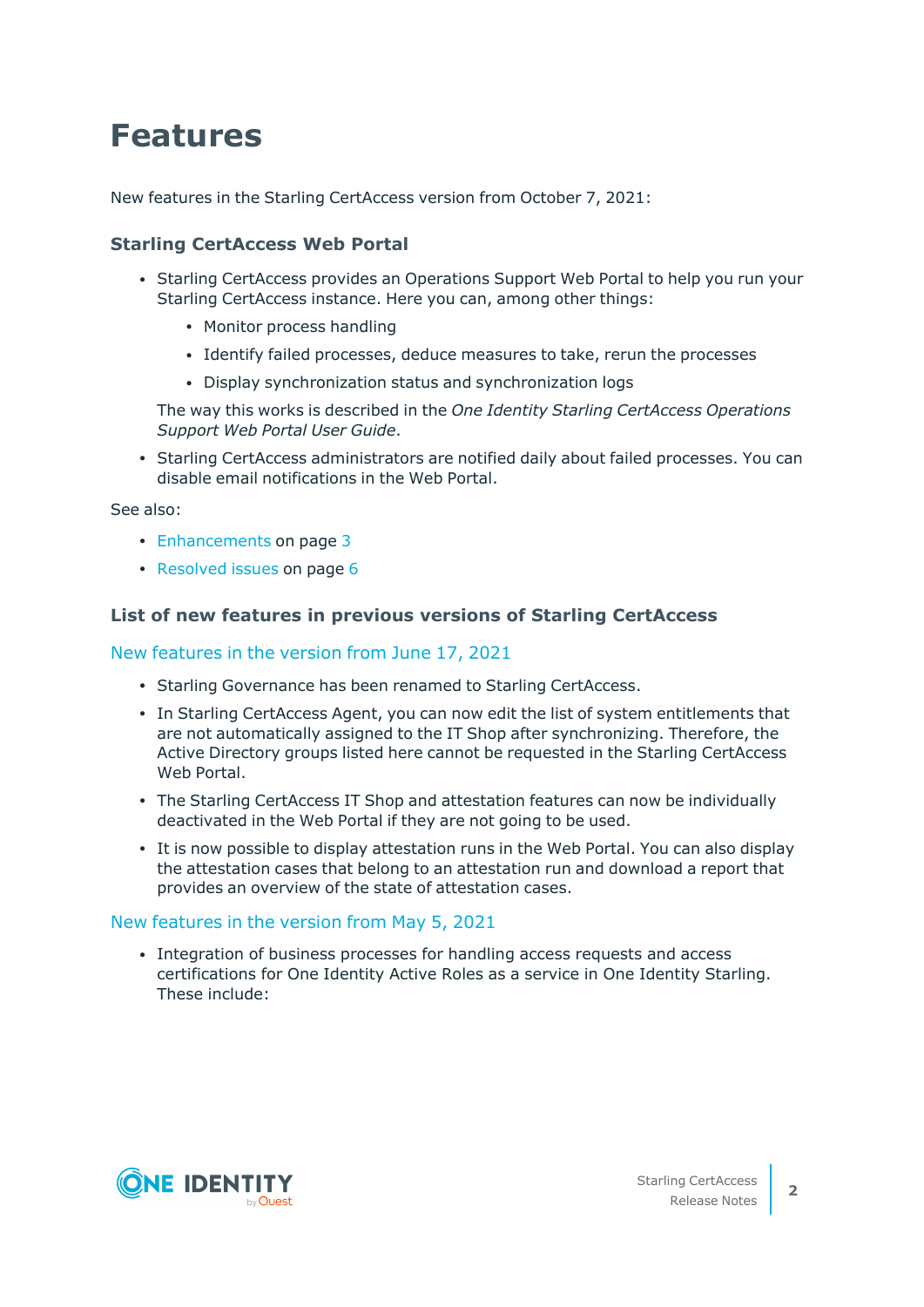- Approval of access requests for Active Roles
- Attestation and recertification of existing access permissions in Active Roles
- Automatic revoking of access permissions if certifications are denied
- Notifications about pending, granted, or denied approvals and certifications
- Assignment of access permissions to specific identities
- Configuration of request shop to manage access requests
- Synchronization between an Active Directory environment managed by One Identity Active Roles and Starling CertAccess through the Starling CertAccess Agent. Synchronization transfers all the required data for controlling access, such as user accounts, groups, and group memberships.
- Reports about synchronized data, available access permissions, or closed attestations.

## <span id="page-2-0"></span>**Enhancements**

The following is a list of enhancements implemented in the Starling CertAccess version from October 7, 2021.

#### **Table 1: General enhancements**

| <b>Enhancement</b>                                                      | <b>Issue ID</b>  |
|-------------------------------------------------------------------------|------------------|
| Improved logging of validating access tokens on the application server. | 34485,<br>282235 |

#### **Table 2: Starling CertAccess Web Portal**

| <b>Enhancement</b>                                                                                                                                                                                           | Issue ID |
|--------------------------------------------------------------------------------------------------------------------------------------------------------------------------------------------------------------|----------|
| Improved display of identities' names.                                                                                                                                                                       | 34560    |
| Improved display of reports with a history.                                                                                                                                                                  | 34566    |
| When submitting requests, the valid until date is no longer checked against<br>the current time. For example, errors are avoided if a long time has elapsed<br>between creating and sending a shopping cart. | 34621    |
| • Memberships in dynamic Active Directory groups cannot be requested<br>anymore.                                                                                                                             | 34628    |

• After denying attestation of memberships in dynamic groups, the group membership is not automatically removed. An appropriate reason is entered in the attestation history.

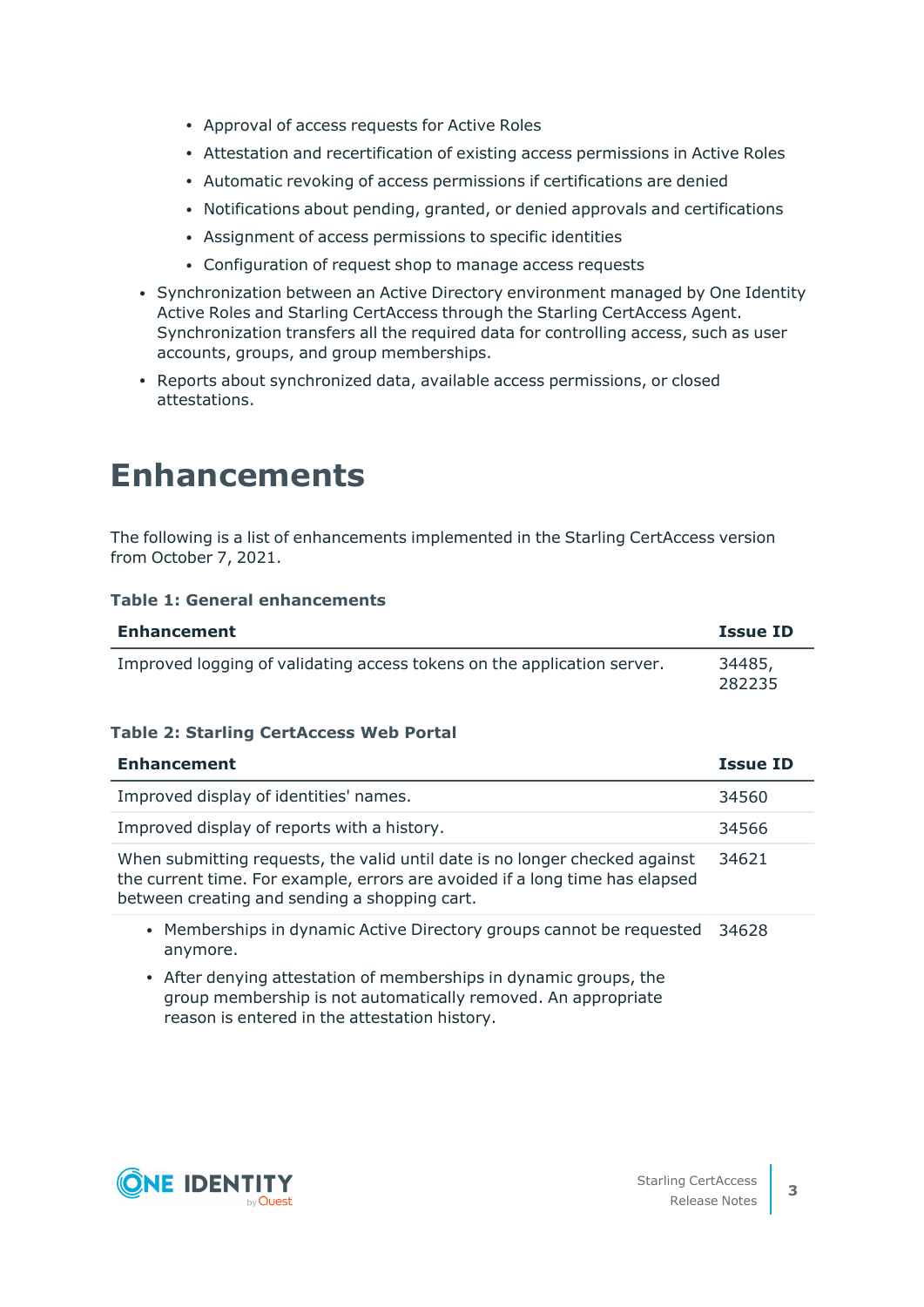## **List of enhancements in previous versions of Starling CertAccess**

## Enhancements in the version from September 9, 2021

#### **Table 3: General enhancements**

| <b>Enhancement</b>                                                                                                                                                                                                                                                                                                                         | <b>Issue ID</b> |
|--------------------------------------------------------------------------------------------------------------------------------------------------------------------------------------------------------------------------------------------------------------------------------------------------------------------------------------------|-----------------|
| Before a proof of Concept trial expires, email notifications are sent announ-<br>cing the upcoming end of the 14-day test period. Notifications will be sent 3<br>days and 1 day before the trial period ends. Once the trial period is over,<br>users are notified that the trial instance has been deleted and can no longer<br>be used. | 280085          |

## Enhancements in the version from August 26, 2021

#### **Table 4: Starling CertAccess Agent**

| <b>Enhancement</b>                                                                                                                                                                                                              | <b>Issue ID</b> |
|---------------------------------------------------------------------------------------------------------------------------------------------------------------------------------------------------------------------------------|-----------------|
| If the SMTP server is not yet configured for sending email, in Starling<br>CertAccess Launchpad, a corresponding icon is displayed for the<br>Administrative tasks > System configuration > Configure email<br>connection task. | 34440           |
| A time delay is now in effect when exiting the Starling CertAccess Service to<br>allow the service to synchronize with Starling CertAccess.                                                                                     | 34459           |

#### **Table 5: Starling CertAccess Web Portal**

| Enhancement                                                                         | Issue ID |
|-------------------------------------------------------------------------------------|----------|
| Improved performance when assigning managers to identities in the Data<br>Explorer. | 34461    |

## Enhancements in the version from June 17, 2021

#### **Table 6: Starling CertAccess Agent**

| <b>Enhancement</b>                                                                                                                                                                                                                                       | <b>Issue ID</b>  |
|----------------------------------------------------------------------------------------------------------------------------------------------------------------------------------------------------------------------------------------------------------|------------------|
| Improved error messages in the Starling CertAccess Service's log file.                                                                                                                                                                                   | 34238,<br>275045 |
| To minimize the number of email notifications sent to attestors, notifications<br>about pending attestation cases are only sent once a day by default. This<br>means that the <b>Notification by email</b> feature cannot be used for attest-<br>ations. | 34242,<br>34312  |
| Email notifications about pending requests continue to be sent separately.                                                                                                                                                                               |                  |

 $\,$  notifications about pending requests continue to be sent separately. You can configure the required behavior in the Starling CertAccess



**4**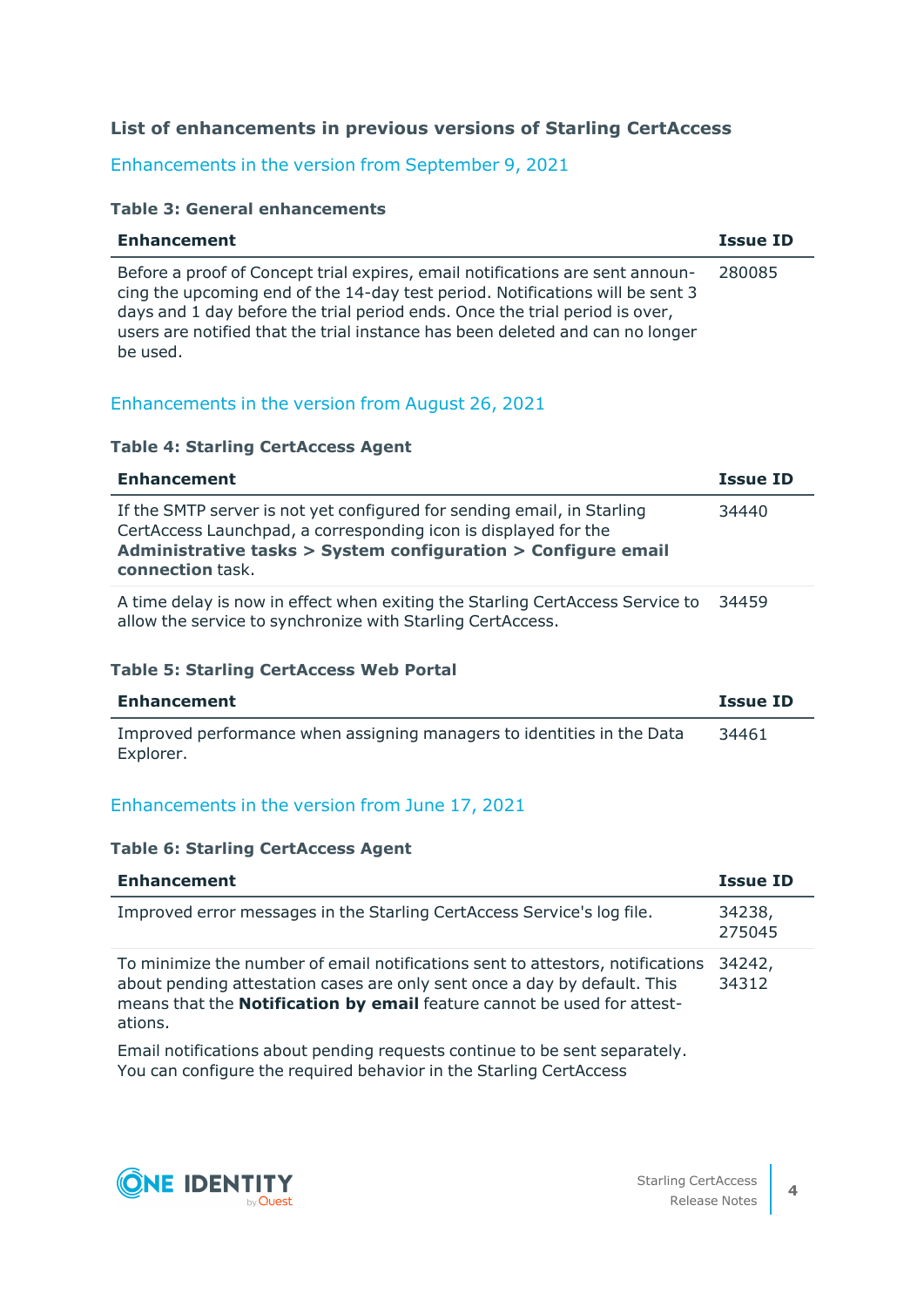#### **Enhancement Issue ID**

#### Launchpad.

Improved documentation about the Starling CertAccess Service permissions 34261 required for synchronizing with One Identity Active Roles in the *One Identity Starling CertAccess Administration Guide for One Identity Active Roles Integration*.

#### **Table 7: Starling CertAccess Web Portal**

| <b>Enhancement</b>                                                                                                                                                                                                                                                                                                                                        | <b>Issue ID</b>              |
|-----------------------------------------------------------------------------------------------------------------------------------------------------------------------------------------------------------------------------------------------------------------------------------------------------------------------------------------------------------|------------------------------|
| New report:<br>• Auditing of requests: This report contains a list of requests<br>including their request history. The report is limited to a maximum of<br>5000 requests.<br>Detailed status of an attestation run: This report contains the<br>$\bullet$<br>status of an attestation run including an estimated time for<br>completing the attestation. | 19310,<br>34219              |
| An identity cannot assigned to its manager as a manager.                                                                                                                                                                                                                                                                                                  | 19675                        |
| If attestation of user accounts that are not connected to an identity is<br>approved, then the user accounts are not presented for attestation<br>anymore. In the Data Explorer, user accounts that are not connected with<br>an identity can be filtered by different categories.                                                                        | 33384                        |
| Improved performance creating attestation cases.                                                                                                                                                                                                                                                                                                          | 34017,<br>34039,<br>34243    |
| The Data Explorer now shows whether a system entitlement is managed<br>dynamically in Active Roles. Memberships in these system entitlements<br>cannot be edited in the Web Portal.                                                                                                                                                                       | 34168,<br>34323,<br>273350   |
| All Starling CertAccess administrators are now target system managers for<br>Active Directory as well.                                                                                                                                                                                                                                                    | 34283                        |
| You can now add images to service categories that show the requesters.                                                                                                                                                                                                                                                                                    | 252720                       |
| Creating and editing attestation polices have been reworked and extended:<br>• Obsolete attestation policy options are no shown anymore.<br>• The next regular start of an attestation policy is now displayed.<br>• Enabled attestation policies with disabled schedules are not displayed<br>as disabled anymore.                                       | 264383,<br>268558,<br>269953 |
| The Web Portal now supports HTTP compression.                                                                                                                                                                                                                                                                                                             | 265172                       |
| Identities can now be activated and deactivated using a button in the Data                                                                                                                                                                                                                                                                                | 267002                       |

Explorer.

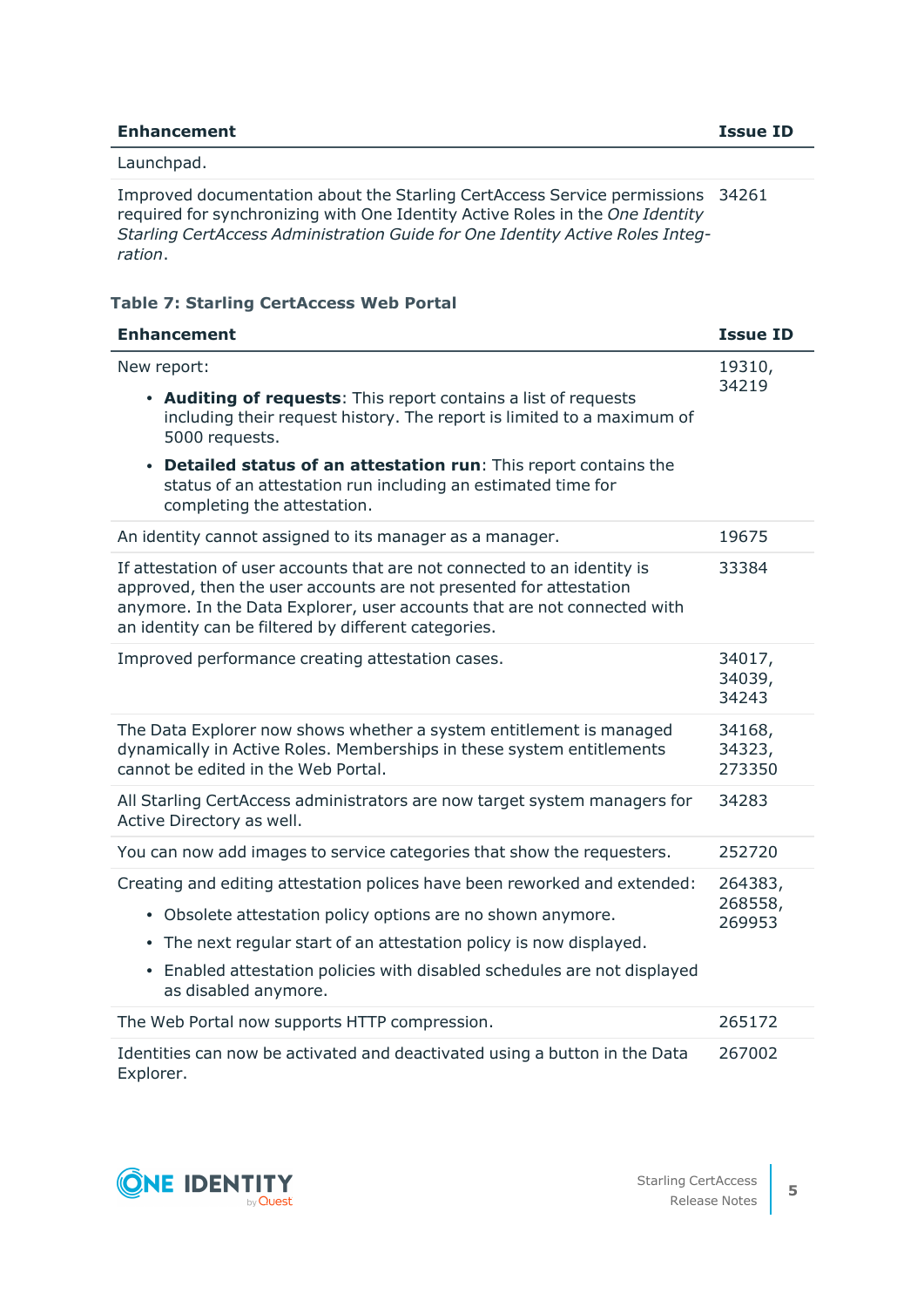| <b>Enhancement</b>                                                                                                                                                                    | <b>Issue ID</b> |
|---------------------------------------------------------------------------------------------------------------------------------------------------------------------------------------|-----------------|
| In the Data Explorer, you can now create service items for system entitle-<br>ments.                                                                                                  | 268557          |
| In the Data Explorer, you can now display each attestation case of the<br>system entitlements and identities.                                                                         | 271416          |
| On the request shops overview page a alert is displayed if none of the<br>system entitlements can are requestable.                                                                    | 272544          |
| In the Data Explorer, the following system entitlement filters have changed:<br>• Previous: Published<br><b>New: Requestable</b><br>• Previous: Not published<br>New: Not requestable | 272550          |
| You can now download a report that provides an overview of the state of the<br>associated attestation cases.                                                                          | 272657          |
| In the Data Explorer, memberships in a system entitlement are now<br>displayed separately as directly or indirectly assigned.                                                         | 275192          |
| The button for deleting an attestation polices is now grayed out as long as<br>any attestation cases associated with it still exist.                                                  | 275625          |

# <span id="page-5-0"></span>**Resolved issues**

The following is a list of solved problems in this version.

### **Table 8: Starling CertAccess Agent**

| <b>Resolved issue</b>                                                                                                        | <b>Issue ID</b>  |
|------------------------------------------------------------------------------------------------------------------------------|------------------|
| If an error occurs when provisioning memberships in Active Directory<br>groups, the provisioning process is never completed. | 34489            |
| After uninstalling the Starling CertAccess Agent, an incorrect message is<br>displayed in the Uninstall Wizard.              | 34515,<br>279102 |
| Email notifications about granted request approvals name the wrong<br>approver.                                              | 34614            |
| No more email notifications are sent about pending attestation requests.                                                     | 34661            |

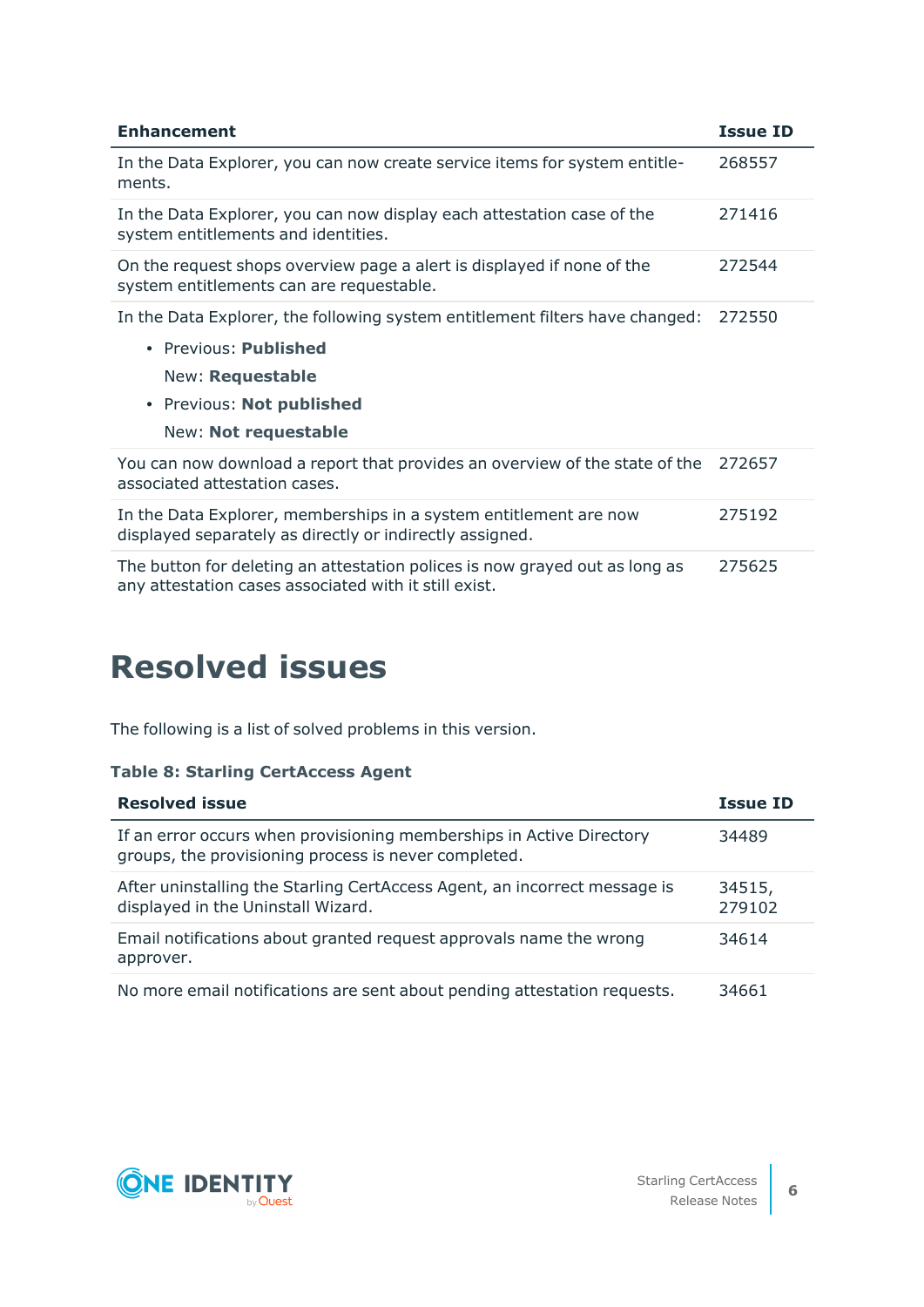#### **Table 9: Starling CertAccess Web Portal**

| <b>Resolved issue</b>                                                                                                                                  | <b>Issue ID</b> |
|--------------------------------------------------------------------------------------------------------------------------------------------------------|-----------------|
| If a processing time $> 0$ is given for an attestation policy, sometimes no due<br>date is set for the attestation case.                               | -34546          |
| Error in the Web Portal when starting attestation if the <b>Attestation</b><br><b>Policies</b> page is already open but has not been used for a while. | 279980          |
| Error if products in the shopping cart are requested for multiple identities.                                                                          | 283037          |

## **List of resolved issues in previous versions of Starling CertAccess**

## Resolved issues in the version from August 26, 2021

#### **Table 10: General**

| <b>Resolved issue</b>                                                                                                                                   | <b>Issue ID</b>  |
|---------------------------------------------------------------------------------------------------------------------------------------------------------|------------------|
| Error validating the access token on the application server.                                                                                            | 34485,<br>282235 |
| Error in the Starling CertAccess Service when updating the access token:<br>There was an error retrieving an access token: BadRequest - Bad<br>Request. | 34486,<br>282245 |

#### **Table 11: Starling CertAccess Agent**

| <b>Resolved issue</b>                                                                                                                                                    | <b>Issue ID</b>  |
|--------------------------------------------------------------------------------------------------------------------------------------------------------------------------|------------------|
| In a demo test environment, the email settings are not set.                                                                                                              | 34405            |
| After an initial synchronization, the identities are not always created.                                                                                                 | 34408,<br>278859 |
| Synchronization stopped due to an error synchronizing with revision<br>filtering: The revision property type does not match.                                             | 34462            |
| Error message: Error filtering by revision. ---><br>System.ArgumentException: Object must be of type Int32.                                                              |                  |
| When automatically assigning identities to user accounts, an account<br>manager already assigned to the user accounts<br>(ADSAccount.ObjectKeyManager) is removed again. | 34464            |
| The administrative user's password must not expire.                                                                                                                      | 34468            |
| After synchronization, a display name is automatically given to Active<br>Directory groups with a missing display name. This triggers unwanted<br>provisioning.          | 34469            |
| The sender's email address cannot be edited in the Starling CertAccess<br>Launchpad.                                                                                     | 281018           |



**7**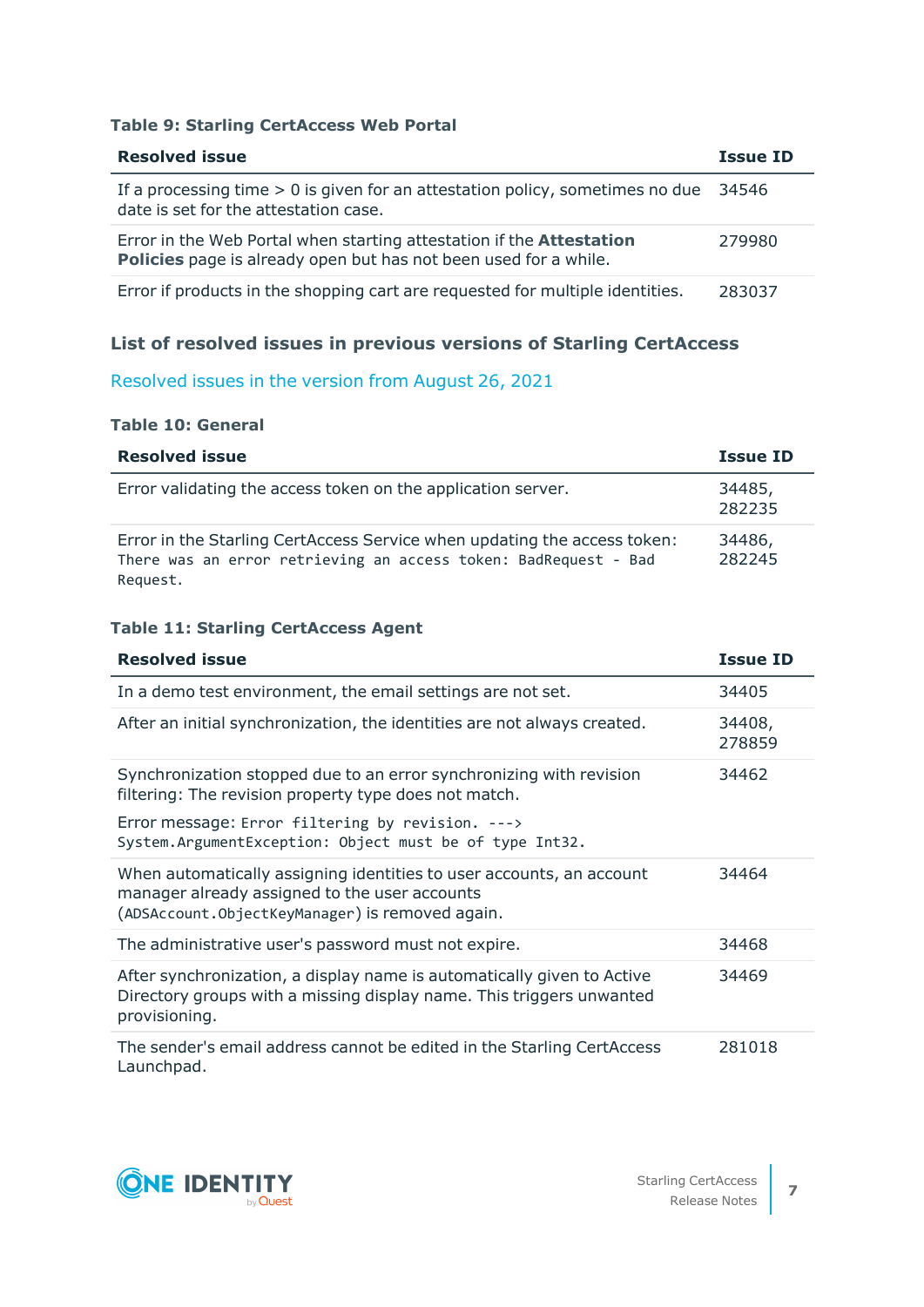#### **Table 12: Starling CertAccess Web Portal**

| <b>Resolved issue</b>                                                                                                                        | <b>Issue ID</b>  |
|----------------------------------------------------------------------------------------------------------------------------------------------|------------------|
| Users of the demo test environment do not receive email notifications.                                                                       | 34402,<br>279389 |
| When attestation cases are created on a scheduled basis, the attestation<br>history does not contain entries with the <b>Created</b> status. | 34426            |
| Incorrect approvals are stored in the attestation history if an attestation<br>case has been processed more than once.                       | 34427            |
| When viewing memberships in system entitlements in the Data Explorer,<br>the navigation buttons do not work.                                 | 277431           |
| Missing handling of NULL values.                                                                                                             | 277875           |

#### Resolved issues in the version from May 5, 2021

#### **Table 13: Starling CertAccess Agent**

| <b>Resolved issue</b>                                                                                          | <b>Issue ID</b>             |
|----------------------------------------------------------------------------------------------------------------|-----------------------------|
| In the Launchpad, the help does not work in the Starling CertAccess<br>configuration data dialog.              | 34207,<br>274123            |
| Error occurs if several queries with the same access token reach the applic-<br>ation server at the same time. | 34220,<br>270570,<br>274597 |
| Error generating reports if the query contains an order by statement.                                          | 34240                       |

#### **Table 14: Starling CertAccess Web Portal**

| <b>Resolved issue</b>                                                                                                         | <b>Issue ID</b> |
|-------------------------------------------------------------------------------------------------------------------------------|-----------------|
| In reports, the user who added an assignment is not always displayed.                                                         | 34093           |
| Missing page break in the Risk index (calculated) column heading in<br>some reports.                                          | 34259           |
| In the web browser, query exceptions appear as errors in the log files.                                                       | 271770          |
| When you log off from the Web Portal and log in again with another user, the 271824<br>user profile is displayed incorrectly. |                 |

# **Known issues**

The following is a list of issues known to exist at the time of release of Starling CertAccess.

• There are no known issues for this release.

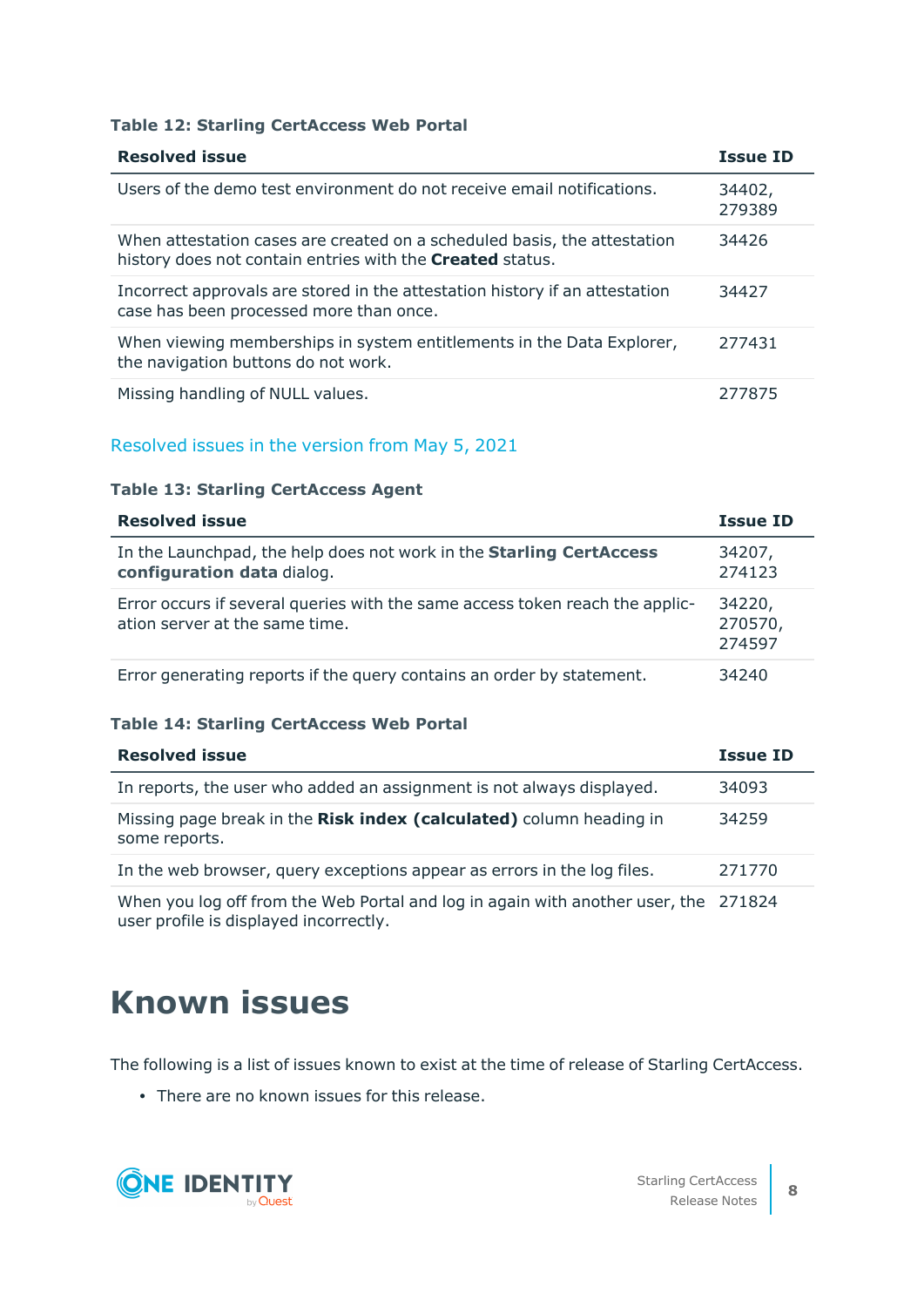# **System requirements**

Before using the October 7, 2021 Starling CertAccess release, ensure that your system meets the following minimum system requirements.

## **Supported browsers**

You can use any browser to access Starling CertAccess if it is supported by One Identity Starling. For more information about this, see the *One Identity Starling User Guide*.

NOTE: Starting February 1, 2022, One Identity Starling will no longer support Internet Explorer 11.

Enable JavaScript in your browser for the Starling CertAccess Web Portal to work. A minimum screen resolution of 1280x1024 pixels is recommended with at least 16-bit color in order to optimize the user interface graphics. A display size of at least 9.7 inches is recommended for mobile displays, for example, when using a tablet.

## **Starling CertAccess Agent system requirements**

The following system requirements represent the minimum requirements for installing and unlimited operation of the Starling CertAccess Agent. You install the Starling CertAccess Agent on an administrative workstation. You install the Starling CertAccess Service on a server. On the server, the Active Roles ADSI client for communicating with Active Roles must be installed respective to the version of Active Roles. A server running the Starling CertAccess Service will be subsequently named the Job server. For detailed information about the system requirements, see the *One Identity Starling CertAccess Administration Guide for One Identity Active Roles Integration*.

Every Starling CertAccess Agent installation can be virtualized. Ensure that performance and resources are available to the respective Starling CertAccess Agent component according to system requirements. Virtualization of a Starling CertAccess Agent installation should only be attempted by experts with strong knowledge of virtualization techniques.

NOTE: When setting up a virtual environment, carefully consider the configuration aspects such as CPU, memory availability, I/O subsystem, and network infrastructure to ensure the virtual layer has the necessary resources available. Please consult [One](https://support.oneidentity.com/essentials/support-guide#tab3) [Identity's](https://support.oneidentity.com/essentials/support-guide#tab3) Product Support Policies for more information on environment virtualization.

#### **Table 15: Minimum system requirements - Job server**

Processor 8 physical cores 2.5 GHz+

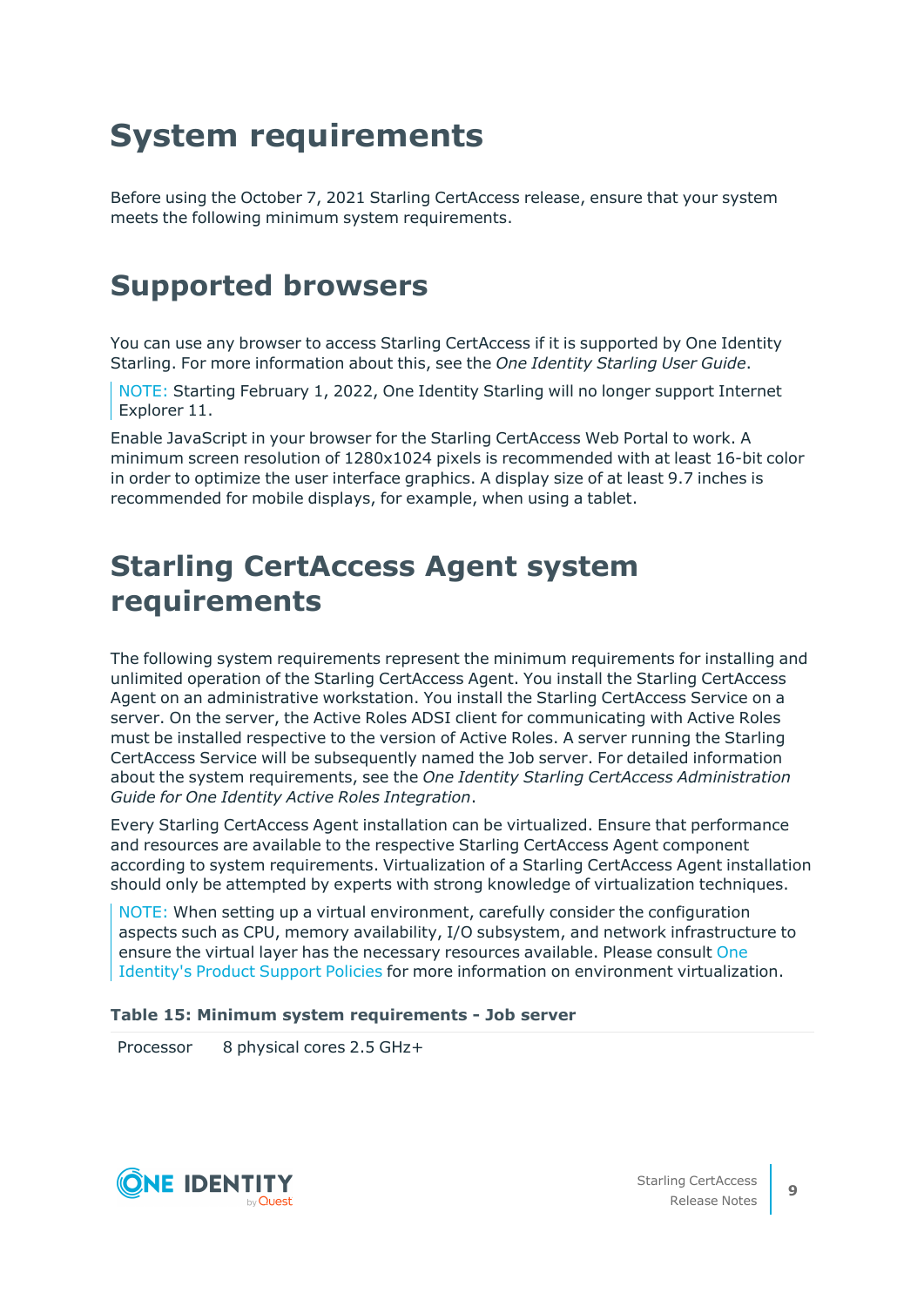| Memory                 | 16 GB RAM                                                                                                                                                                                                                                                                                                                                                                                                                                                                                                                                                                                                                                                                                                                                                                                                                                                                                                                                                                                                              |
|------------------------|------------------------------------------------------------------------------------------------------------------------------------------------------------------------------------------------------------------------------------------------------------------------------------------------------------------------------------------------------------------------------------------------------------------------------------------------------------------------------------------------------------------------------------------------------------------------------------------------------------------------------------------------------------------------------------------------------------------------------------------------------------------------------------------------------------------------------------------------------------------------------------------------------------------------------------------------------------------------------------------------------------------------|
| Hard drive<br>storage  | 40 GB                                                                                                                                                                                                                                                                                                                                                                                                                                                                                                                                                                                                                                                                                                                                                                                                                                                                                                                                                                                                                  |
| operating<br>system    | Windows operating systems<br>Following versions are supported:<br>• Windows Server 2019<br>• Windows Server 2016<br>• Windows Server 2012 R2<br>• Windows Server 2012                                                                                                                                                                                                                                                                                                                                                                                                                                                                                                                                                                                                                                                                                                                                                                                                                                                  |
| Additional<br>software | • Microsoft .NET Framework Version 4.7.2 or later<br>NOTE: Take the target system manufacturer's recommendations<br>for connecting the target system into account.<br>• One Identity Active Roles Management Shell for Active Directory<br>(x64)<br>On 32-bit operating systems, use the Active Roles Management Shell<br>for Active Directory (x86) package.<br>For installation instructions, refer to your One Identity Active Roles<br>documentation.<br>• The following packages must be subsequently installed from the<br>Active Roles installation medium:<br>On 32-bit systems:<br>• <source/> \Redistributables\vc_redist.x86.exe<br>• <source/> \Components\ActiveRoles ADSI Provider\ADSI x86.msi<br>On 64-bit systems:<br>• <source/> \Redistributables\vc_redist.x64.exe<br>• <source/> \Components\ActiveRoles ADSI Provider\ADSI<br>x64.msi<br>Furthermore, it is necessary that connections can be established from the<br>Job server to the Active Roles server over the 15172 port. If necessary, a |
|                        | firewall rule must be set up on the Active Roles server.                                                                                                                                                                                                                                                                                                                                                                                                                                                                                                                                                                                                                                                                                                                                                                                                                                                                                                                                                               |

## **Table 16: Minimum system requirements - administrative workstations**

|                            | Processor 4 physical cores 2.5 GHz+ |
|----------------------------|-------------------------------------|
| Memory 4 GB+ RAM           |                                     |
| Hard drive 1 GB<br>storage |                                     |

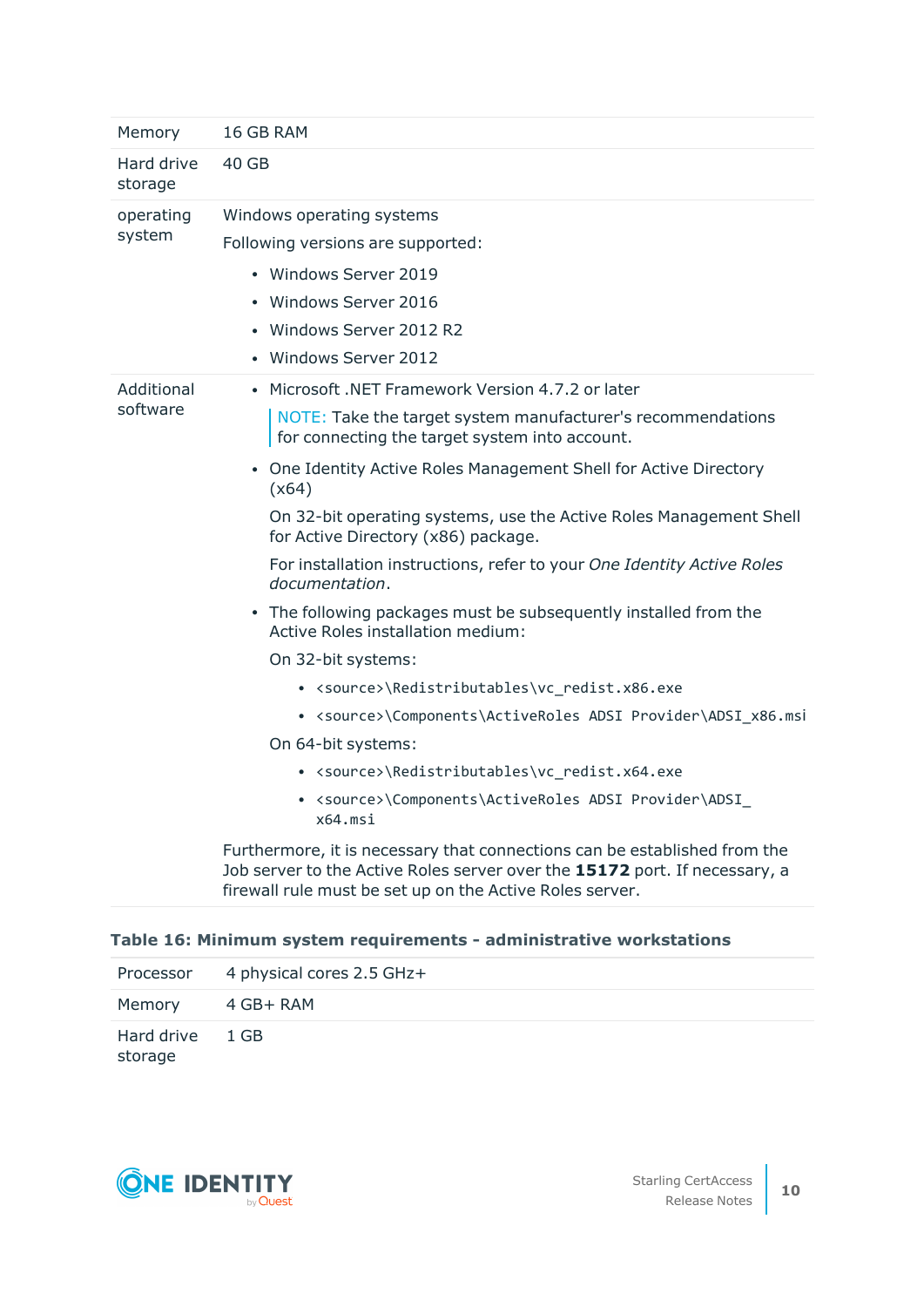| operating<br>system    | Windows operating systems                                                                                                                                                                                                                               |
|------------------------|---------------------------------------------------------------------------------------------------------------------------------------------------------------------------------------------------------------------------------------------------------|
|                        | Following versions are supported:                                                                                                                                                                                                                       |
|                        | • Windows 10 (32-bit or 64-bit) with version 1511 or later                                                                                                                                                                                              |
|                        | • Windows 8.1 (32-bit or 64-bit) with the current service pack                                                                                                                                                                                          |
| Additional<br>software | • Microsoft, NET Framework Version 4.7.2 or later                                                                                                                                                                                                       |
|                        | • Microsoft Edge WebView2                                                                                                                                                                                                                               |
|                        | Active Roles ADSI Provider of the Active Roles version to be<br>$\bullet$<br>connected                                                                                                                                                                  |
|                        | To set up synchronization with a Active Directory domain, it must be<br>possible to establish a connection to the Active Roles server using the port<br><b>15172</b> (TCP). If necessary, a firewall rule must be set up on the Active<br>Roles server. |
| Supported<br>browsers  | • Firefox (Release Channel)                                                                                                                                                                                                                             |
|                        | • Chrome (Release Channel)                                                                                                                                                                                                                              |
|                        | • Microsoft Edge (Release Channel)                                                                                                                                                                                                                      |
|                        |                                                                                                                                                                                                                                                         |

## **Table 17: Supported data systems**

Active Roles 7.4.1, 7.4.3, and 7.4.4

# **Product licensing**

Use of this software is governed by the Software Transaction Agreement found at <http://www.oneidentity.com/legal/sta.aspx> and the SaaS Addendum at <http://www.oneidentity.com/legal/saas-addendum.aspx>. This software requires an activation or license key to operate.

# **Additional resources**

Additional information is available in:

- Starling [CertAccess](https://support.oneidentity.com/starling-certaccess/hosted) Support
- Starling CertAccess Online [documentation](https://support.oneidentity.com/starling-certaccess/hosted/technical-documents/)
- Starling Online [Community](https://www.oneidentity.com/community/starling/f/forum)

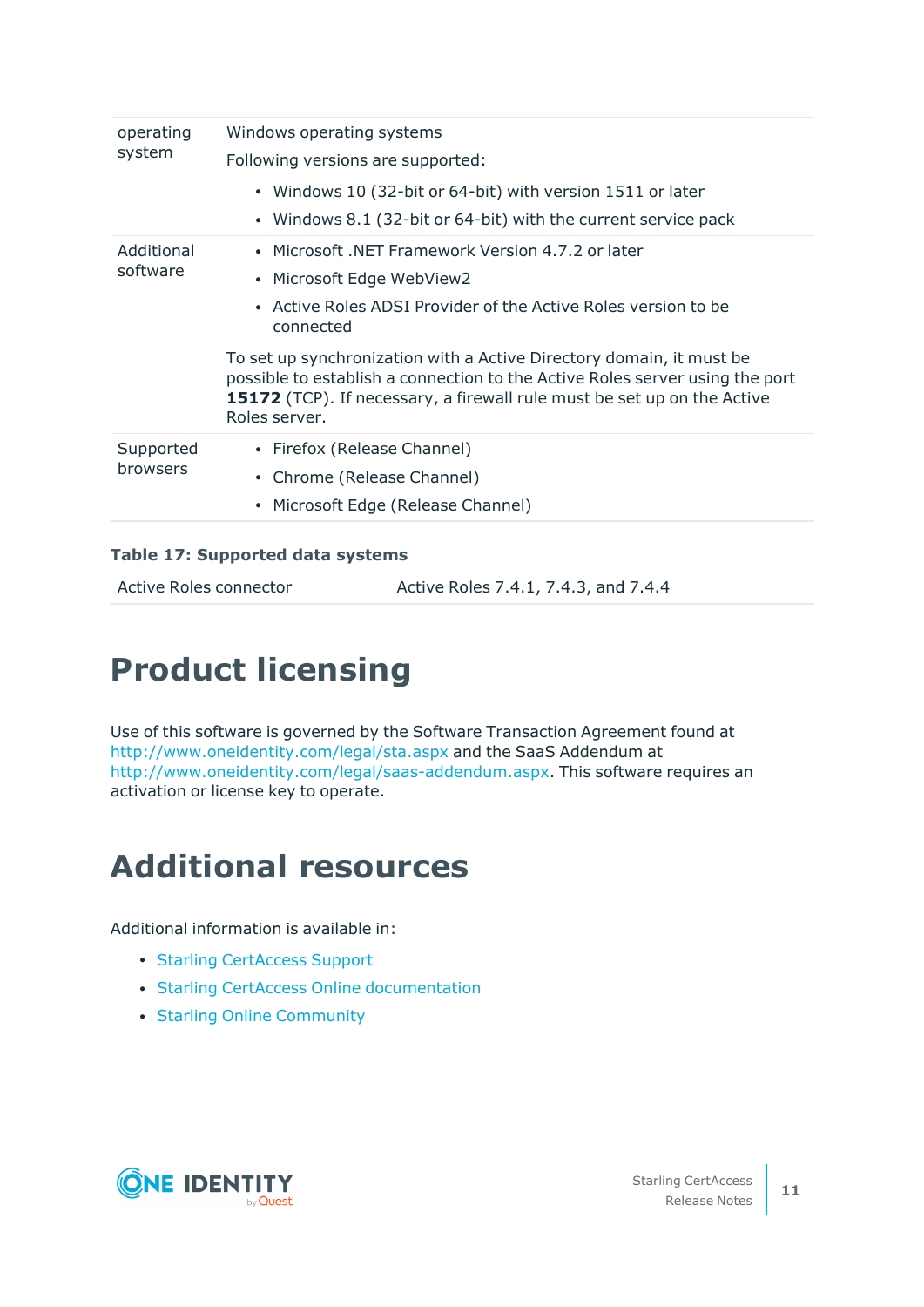# **Globalization**

This section contains information about installing and operating this product in non-English configurations, such as those needed by customers outside of North America. This section does not replace the materials about supported platforms and configurations found elsewhere in the product documentation.

This release is Unicode-enabled and supports any character set. It supports simultaneous operation with multilingual data. This release is targeted to support operations in the following regions: North America, Western Europe and Latin America, Central and Eastern Europe.

The release is localized in the following languages: German

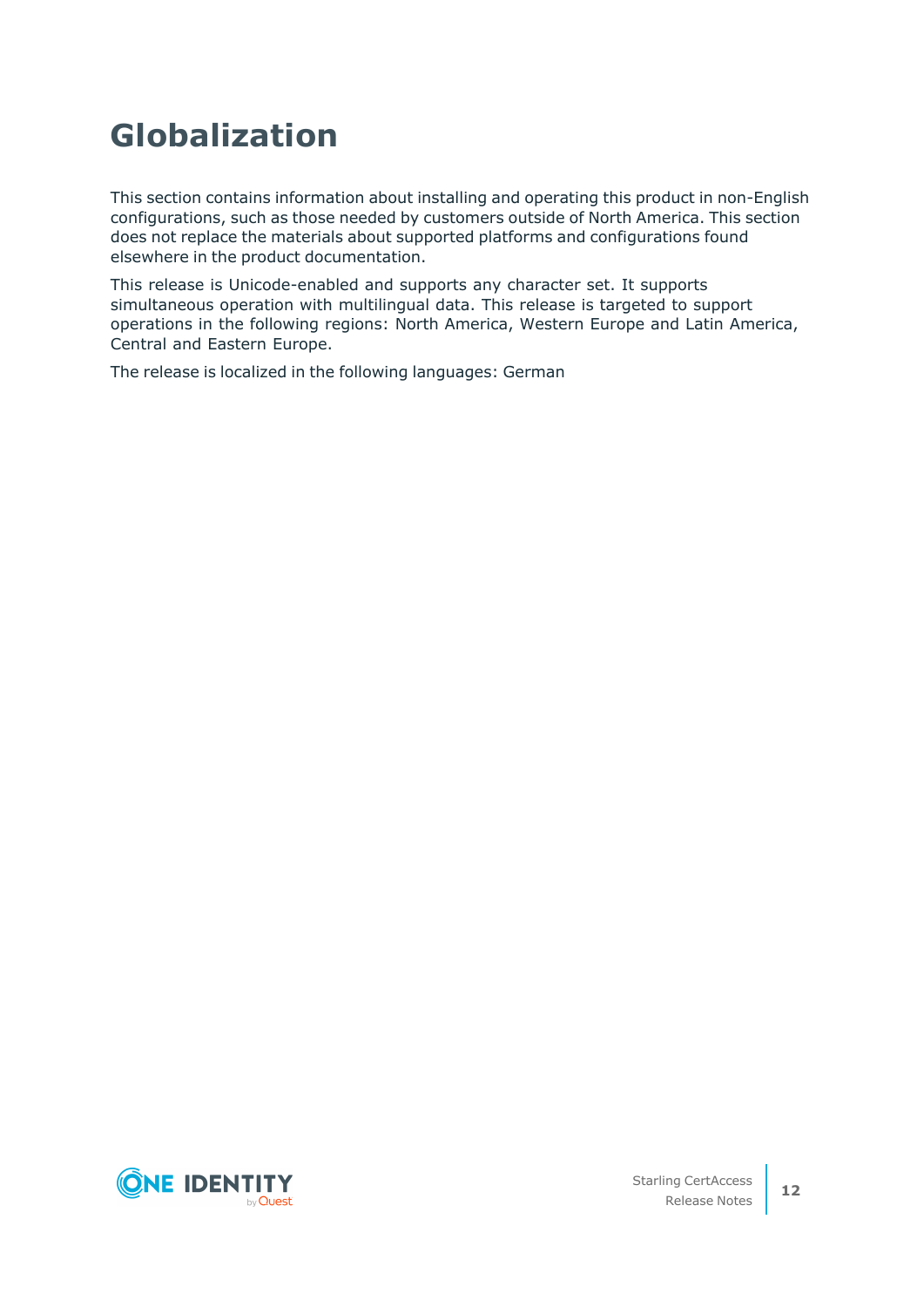# **About us**

One Identity solutions eliminate the complexities and time-consuming processes often required to govern identities, manage privileged accounts and control access. Our solutions enhance business agility while addressing your IAM challenges with on-premises, cloud and hybrid environments.

## **Contacting us**

For sales and other inquiries, such as licensing, support, and renewals, visit [https://www.oneidentity.com/company/contact-us.aspx.](https://www.oneidentity.com/company/contact-us.aspx)

## **Technical support resources**

Technical support is available to One Identity customers with a valid maintenance contract and customers who have trial versions. You can access the Support Portal at [https://support.oneidentity.com/.](https://support.oneidentity.com/)

The Support Portal provides self-help tools you can use to solve problems quickly and independently, 24 hours a day, 365 days a year. The Support Portal enables you to:

- Submit and manage a Service Request
- View Knowledge Base articles
- Sign up for product notifications
- Download software and technical documentation
- View how-to videos at [www.YouTube.com/OneIdentity](http://www.youtube.com/OneIdentity)
- Engage in community discussions
- Chat with support engineers online
- View services to assist you with your product